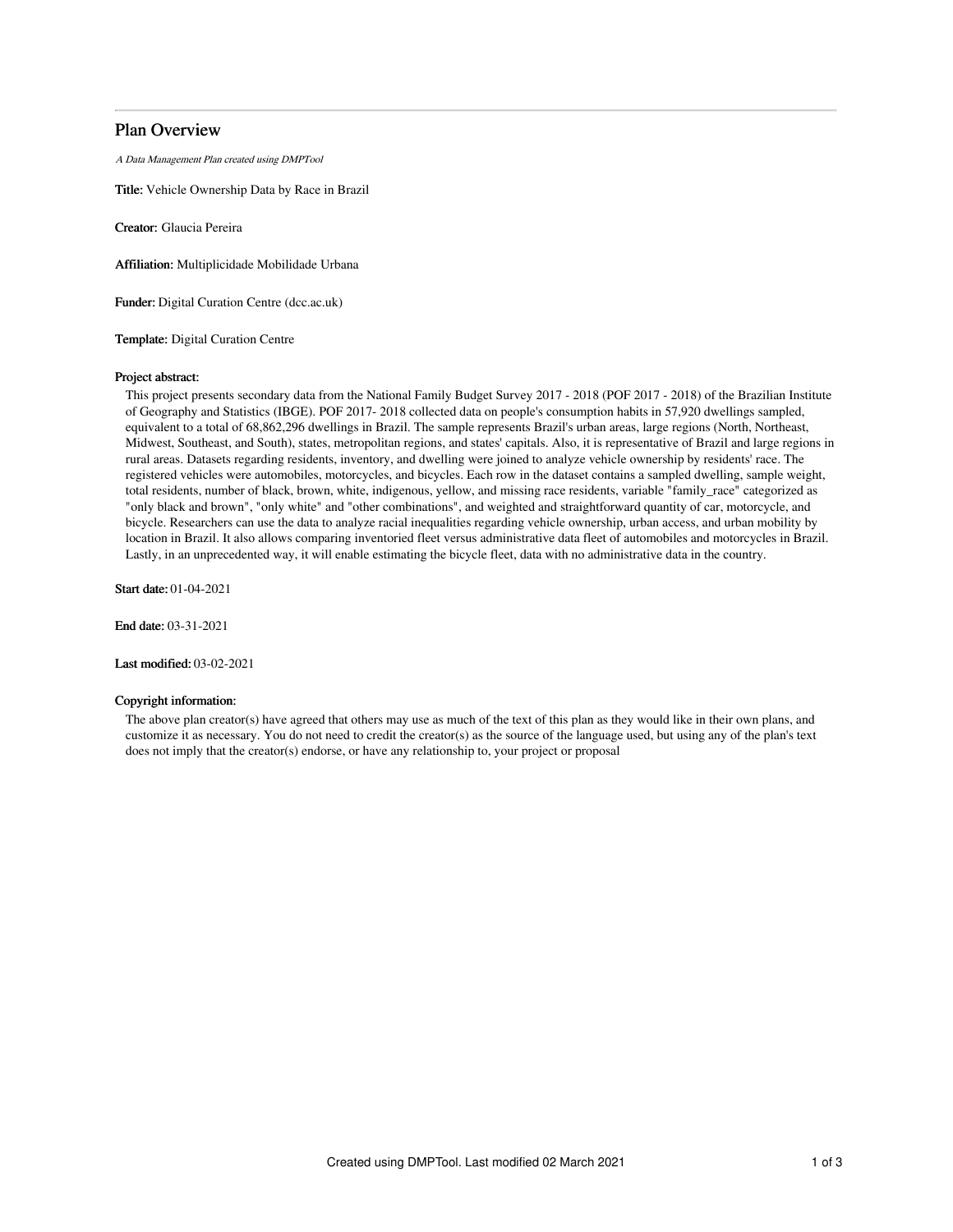# Data Collection

#### What data will you collect or create?

We will analyze secondary data from the National Family Budget Survey 2017 - 2018 (POF 2017 - 2018) of the Brazilian Institute of Geography and Statistics (IBGE). POF<br>2017- 2018 collected data on people's consumption habit will be available in CSV e XLSX format.

### How will the data be collected or created?

The primary database is available on the IBGE [website.](https://www.ibge.gov.br/estatisticas/sociais/educacao/9050-pesquisa-de-orcamentos-familiares.html)

We will join and label tables and variables to merge dwelling data with people data. The whole process will be handle by R language. The code is available for assurance validation.

POF 2017-2018 is a one-time survey, and we do not expect to have a new data version.

# Documentation and Metadata

### What documentation and metadata will accompany the data?

We will incorporate metadata in R code and in a Readme.MD file. It will contain the date of creation, right of use, DOI, and ISSN.

### Ethics and Legal Compliance

#### How will you manage any ethical issues?

The primary data is already public in Brazil. The sample unit preserves the identity of the dwelling surveyed.

#### How will you manage copyright and Intellectual Property Rights (IP/IPR) issues?

The R code is licensed under MIT license. The database will be shared under Creative Commons CC BY-SA 4.0

#### Storage and Backup

#### How will the data be stored and backed up during the research?

We estimated only 120 Mb for this project. So it is not necessary extra storage services. We will work on GitHub and the final project will be available at Harvard Dataverse too.

All files are on <https://github.com/Multiplicidademobilidade/Vehicle-Ownership>

#### How will you manage access and security?

There is no need for access control or security demands.

# Selection and Preservation

Which data are of long-term value and should be retained, shared, and/or preserved? All files must be kept in the long-term.

#### What is the long-term preservation plan for the dataset?

The long-term plan is to keep the GitHub folder intact and keep it on Harvard Dataverse too.

## Data Sharing

#### How will you share the data?

The potential users will know about this project on Multiplicidade Mobilidade Urbana social media e further communications. The data was made available on February 2021 on GitHub and on Harvard Dataverse. Harvard Dataverse generated a persistent identifier, <https://doi.org/10.7910/DVN/NIFSKE>

#### Are any restrictions on data sharing required?

There are no restrictions on data sharing.